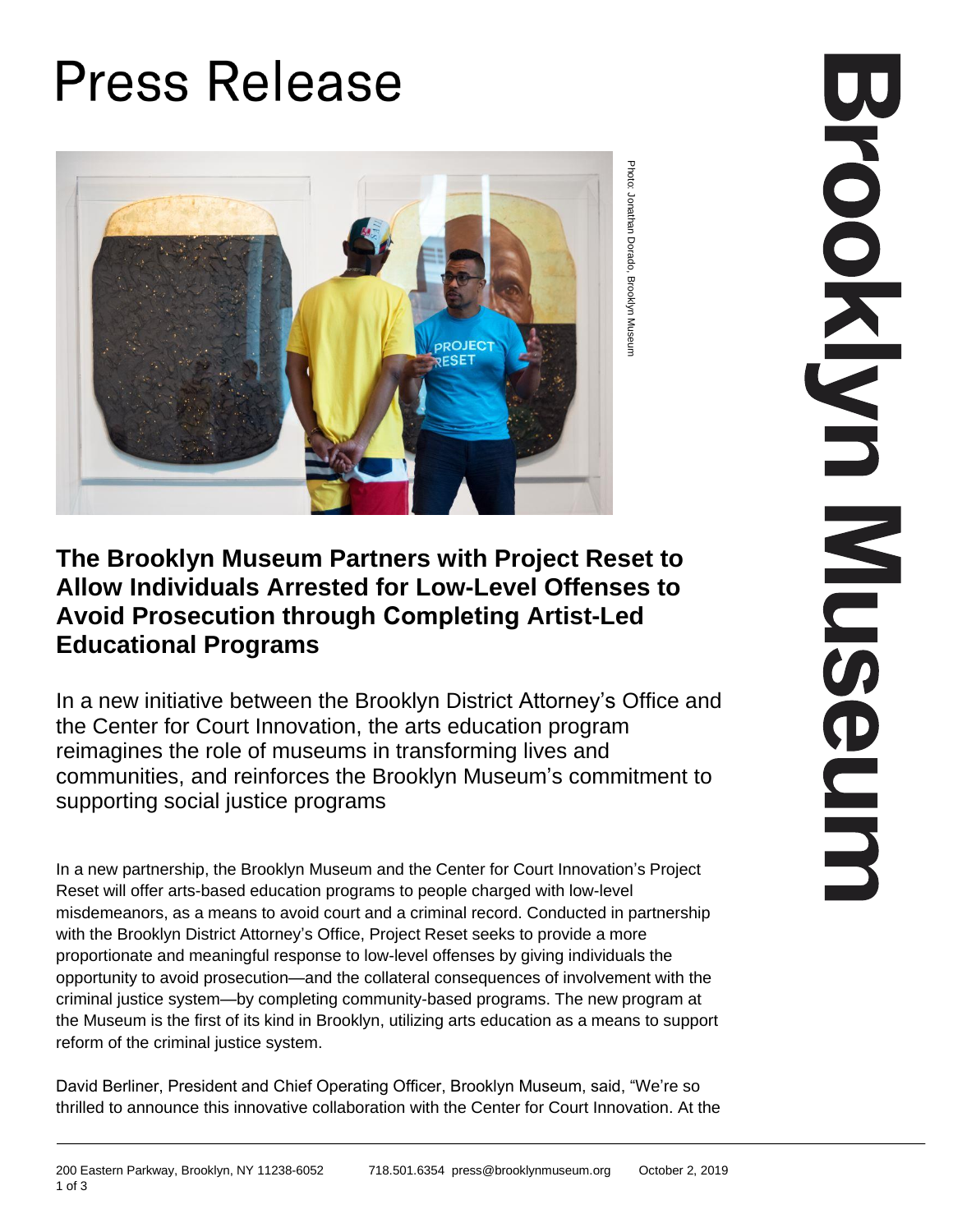Brooklyn Museum, we've long been committed to programs that champion social causes, and this partnership provides a meaningful way for the arts to play a unique and critical role in criminal justice reform."

In collaboration with Project Reset, the Brooklyn Museum offers two biweekly sessions–one for young adults up to age 25 and another for adults age 26 and up. During these two-hour lessons developed by Museum staff and arts educators for Project Reset, participants view, analyze, and discuss artworks on view that touch on, and spark dialogue about, themes of agency and defining one's own narrative dialogue. Discussions are led by teaching artists, whose own works center on social justice and prison reform. Participants then work independently to create their own artwork in response to the discussion, reflecting on life choices and reclaiming their own personal narratives, while simultaneously being exposed to art and cultural offerings within their community. The program culminates in an exhibition that highlights participant artwork with the goal of educating the public on the significance and effectiveness of arts-based diversion programs.

Adjoa Jones de Almeida, Director of Education at the Brooklyn Museum, stated, "The Brooklyn Museum has always been committed to innovation and experimentation through the arts. Our education team is committed to reimagining the role of museums in transforming lives and communities, and we are incredibly proud to be partnering with CCI and the DA's office to activate the arts as a vehicle for critical self-reflection, creative expression, and greater social justice."

District Attorney Gonzalez said, "Project Reset aligns with my commitment to reduce our reliance on convictions and incarceration while still holding offenders accountable. This program addresses the conduct of those who commit low-level offenses and confronts the consequences of their actions in a more meaningful way than traditional court sanctions. I am especially proud that we have partnered with the Brooklyn Museum, as involving communities and Brooklyn's incredible cultural institutions as partners in justice is one of my goals as we strive to strengthen fairness and trust. With the forthcoming expansion of Desk Appearance Ticket (DAT) arrests under the new criminal justice reform law taking effect next year, this program will help us handle misdemeanors more efficiently and equitably."

Adam Mansky, Director of Criminal Justice at CCI, said, "The Center for Court Innovation is pleased to work with our longtime partner, the Brooklyn DA's Office, to launch Project Reset throughout Brooklyn. Project Reset is a new way of responding to low-level offenders that is appropriate, meaningful, and proportionate, and that wholly avoids the threat of jail, warrant, or conviction. By diverting people out of the criminal justice system and into communitybased programming, Project Reset will make justice in Brooklyn more humane and effective. The Center for Court Innovation is grateful to the City Council and Speaker Corey Johnson for supporting this important work."

The **Brooklyn Museum** has been a leader in pioneering arts education programs for nearly a century, and serves over 57,000 children, teens, young adults, seniors, teachers, and caregivers each year. Programs and services for local schools range from guided and selfguided gallery visits to multi-visit school partnerships. Professional development and training programs for teachers and other professionals help educators in all subjects and grade levels to enrich their classes. Youth and family programs begin with children two and three years old and their caregivers and include a wide range of programs. Programs for adults